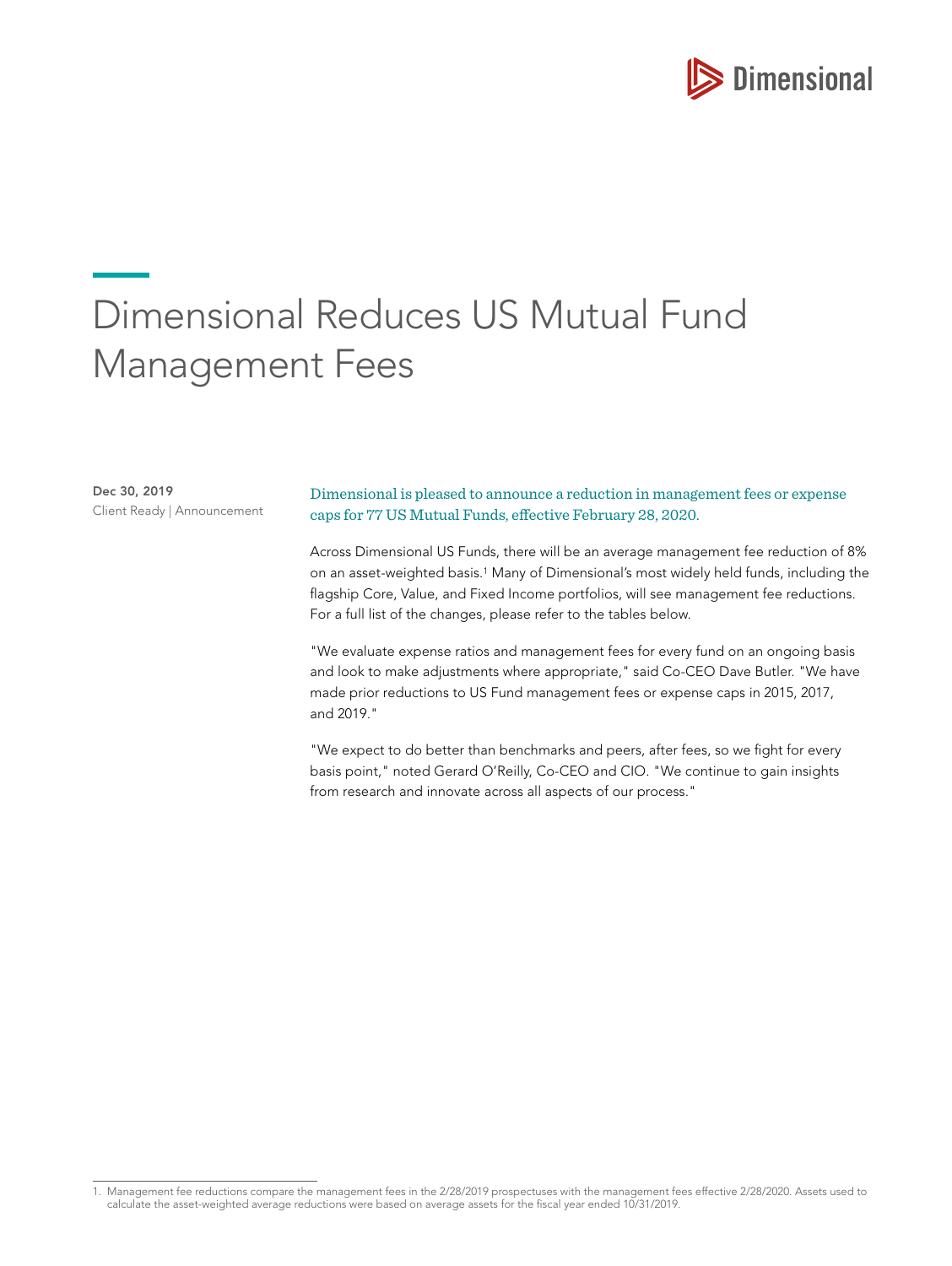| Exhibit A                          |                                                       | <b>February 28, 2019</b> | <b>February 28, 2020</b> |          |
|------------------------------------|-------------------------------------------------------|--------------------------|--------------------------|----------|
| <b>Dimensional US Mutual Funds</b> |                                                       | Prospectus               | Prospectus               |          |
| <b>Management Fees</b>             | Portfolio Name                                        | Management Fee           | Management Fee           | Change   |
|                                    | Asia Pacific Small Company Portfolio*                 | 0.50%                    | 0.47%                    | $-0.03%$ |
|                                    | California Intermediate-Term Municipal Bond Portfolio | 0.20%                    | 0.18%                    | $-0.02%$ |
|                                    | California Short-Term Municipal Bond Portfolio        | 0.20%                    | 0.18%                    | $-0.02%$ |
|                                    | Commodity Strategy Portfolio                          | 0.30%                    | 0.28%                    | $-0.02%$ |
|                                    | Continental Small Company Portfolio*                  | 0.50%                    | 0.47%                    | $-0.03%$ |
|                                    | Emerging Markets Core Equity Portfolio                | 0.47%                    | 0.42%                    | $-0.05%$ |
|                                    | Emerging Markets Portfolio*                           | 0.42%                    | 0.37%                    | $-0.05%$ |
|                                    | Emerging Markets Small Cap Portfolio*                 | 0.65%                    | 0.60%                    | $-0.05%$ |
|                                    | Emerging Markets Social Core Equity Portfolio         | 0.47%                    | 0.45%                    | $-0.02%$ |
|                                    | Emerging Markets Sustainability Core 1 Portfolio      | 0.50%                    | 0.45%                    | $-0.05%$ |
|                                    | Emerging Markets Targeted Value Portfolio             | 0.70%                    | 0.65%                    | $-0.05%$ |
|                                    | Emerging Markets Value Portfolio*                     | 0.50%                    | 0.45%                    | $-0.05%$ |
|                                    | Enhanced U.S. Large Company Portfolio                 | 0.20%                    | 0.12%                    | $-0.08%$ |
|                                    | Five-Year Global Fixed Income Portfolio               | 0.25%                    | 0.22%                    | $-0.03%$ |
|                                    | Global Allocation 25/75 Portfolio                     | 0.20%                    | 0.18%                    | $-0.02%$ |
|                                    | Global Allocation 60/40 Portfolio                     | 0.25%                    | 0.20%                    | $-0.05%$ |
|                                    | Global Core Plus Fixed Income Portfolio               | 0.25%                    | 0.24%                    | $-0.01%$ |
|                                    | Global Equity Portfolio                               | 0.30%                    | 0.23%                    | $-0.07%$ |
|                                    | Global Small Company Portfolio                        | 0.45%                    | 0.43%                    | $-0.02%$ |
|                                    | Global Sustainability Fixed Income Portfolio          | 0.24%                    | 0.23%                    | $-0.01%$ |
|                                    | Inflation-Protected Securities Portfolio              | 0.10%                    | 0.09%                    | $-0.01%$ |
|                                    | Intermediate Government Fixed Income Portfolio        | 0.10%                    | 0.09%                    | $-0.01%$ |
|                                    | Intermediate-Term Extended Quality Portfolio          | 0.20%                    | 0.19%                    | $-0.01%$ |
|                                    | Intermediate-Term Municipal Bond Portfolio            | 0.20%                    | 0.18%                    | $-0.02%$ |
|                                    | International Core Equity Portfolio                   | 0.27%                    | 0.24%                    | $-0.03%$ |
|                                    | International Large Cap Growth Portfolio              | 0.25%                    | 0.23%                    | $-0.02%$ |
|                                    | International Real Estate Securities Portfolio        | 0.25%                    | 0.24%                    | $-0.01%$ |
|                                    | International Small Cap Growth Portfolio              | 0.50%                    | 0.48%                    | $-0.02%$ |
|                                    | International Small Cap Value Portfolio               | 0.65%                    | 0.60%                    | $-0.05%$ |
|                                    | International Small Company Portfolio                 | 0.40%                    | 0.38%                    | $-0.02%$ |
|                                    | International Social Core Equity Portfolio            | 0.29%                    | 0.27%                    | $-0.02%$ |
|                                    | International Sustainability Core 1 Portfolio         | 0.30%                    | 0.27%                    | $-0.03%$ |
|                                    | International Value Portfolio*                        | 0.40%                    | 0.35%                    | $-0.05%$ |
|                                    | International Vector Equity Portfolio                 | 0.45%                    | 0.42%                    | $-0.03%$ |
|                                    | Investment Grade Portfolio                            | 0.20%                    | 0.19%                    | $-0.01%$ |
|                                    | Japanese Small Company Portfolio*                     | 0.50%                    | 0.47%                    | $-0.03%$ |
|                                    | Large Cap International Portfolio                     | 0.20%                    | 0.18%                    | $-0.02%$ |
|                                    | Municipal Bond Portfolio                              | 0.20%                    | 0.18%                    | $-0.02%$ |
|                                    | One-Year Fixed Income Portfolio                       | 0.15%                    | 0.14%                    | $-0.01%$ |
|                                    | Selectively Hedged Global Equity Portfolio            | 0.30%                    | 0.28%                    | $-0.02%$ |
|                                    | Selectively Hedged Global Fixed Income Portfolio      | 0.15%                    | 0.14%                    | $-0.01%$ |
|                                    | Short-Duration Real Return Portfolio                  | 0.20%                    | 0.18%                    | $-0.02%$ |
|                                    | Short-Term Extended Quality Portfolio                 | 0.20%                    | 0.19%                    | $-0.01%$ |
|                                    | Short-Term Government Portfolio                       | 0.17%                    | 0.16%                    | $-0.01%$ |
|                                    | Short-Term Municipal Bond Portfolio                   | 0.20%                    | 0.18%                    | $-0.02%$ |
|                                    | T.A. U.S. Core Equity 2 Portfolio                     | 0.22%                    | 0.20%                    | $-0.02%$ |
|                                    | T.A. World Ex U.S. Core Equity Portfolio              | 0.32%                    | 0.30%                    | $-0.02%$ |
|                                    | Targeted Credit Portfolio                             | 0.19%                    | 0.18%                    | $-0.01%$ |
|                                    | Tax-Managed International Value Portfolio             | 0.50%                    | 0.45%                    | $-0.05%$ |
|                                    | Tax-Managed U.S. Equity Portfolio                     | 0.20%                    | 0.18%                    | $-0.02%$ |
|                                    | Tax-Managed U.S. Marketwide Value Portfolio*          | 0.35%                    | 0.33%                    | $-0.02%$ |
|                                    | Tax-Managed U.S. Small Cap Portfolio                  | 0.45%                    | 0.40%                    | $-0.05%$ |
|                                    | Tax-Managed U.S. Targeted Value Portfolio             | 0.42%                    | 0.40%                    | $-0.02%$ |
|                                    |                                                       |                          |                          |          |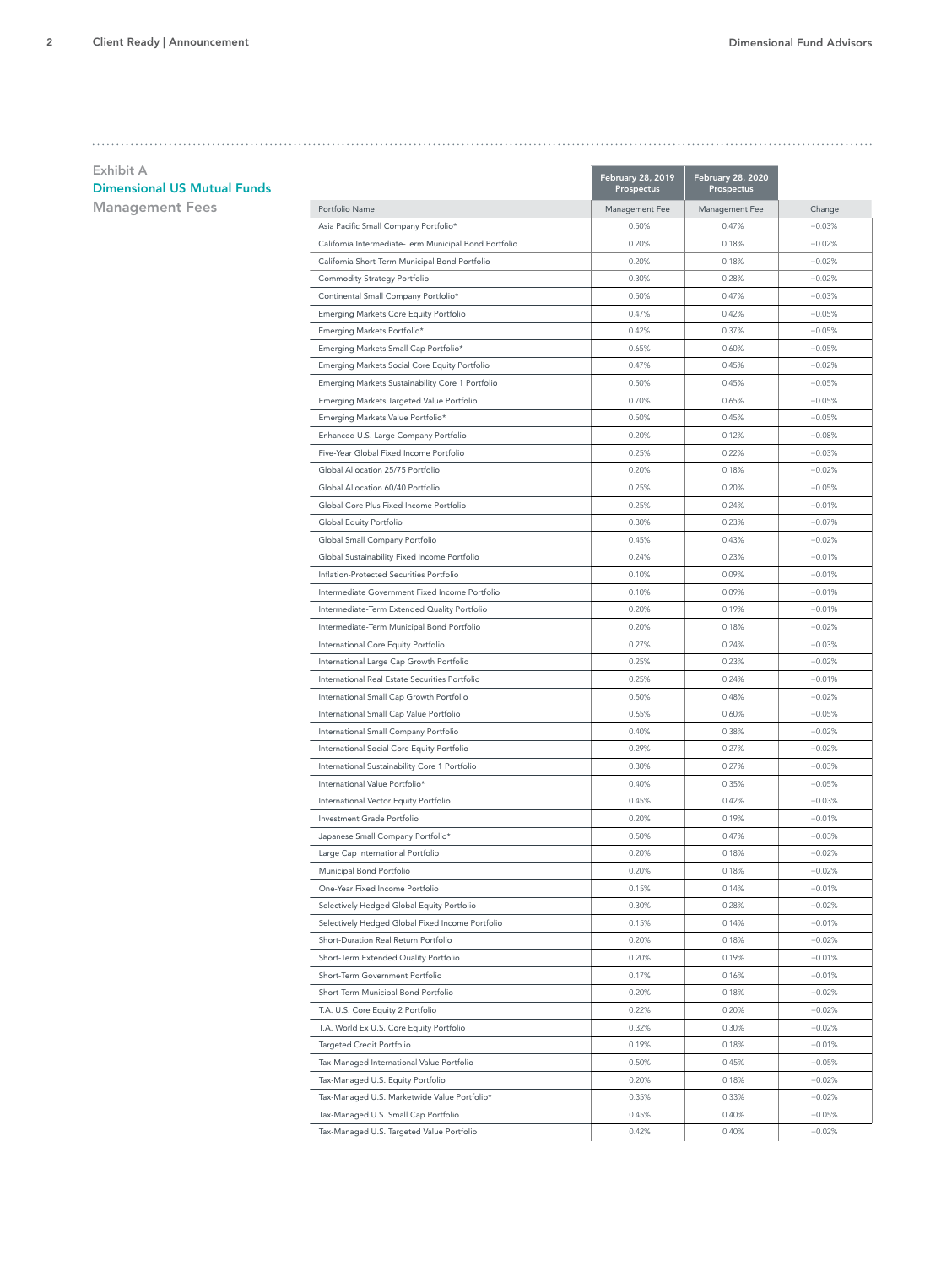| <b>Exhibit A Continued</b>                                                                  |                                                                                                                                                                                                 |                                        |                                        |                          |
|---------------------------------------------------------------------------------------------|-------------------------------------------------------------------------------------------------------------------------------------------------------------------------------------------------|----------------------------------------|----------------------------------------|--------------------------|
| <b>Dimensional US Mutual Funds</b>                                                          |                                                                                                                                                                                                 | <b>February 28, 2019</b><br>Prospectus | <b>February 28, 2020</b><br>Prospectus |                          |
| <b>Management Fees</b>                                                                      | Portfolio Name                                                                                                                                                                                  | Management Fee                         | Management Fee                         | Change                   |
|                                                                                             | Two-Year Fixed Income Portfolio                                                                                                                                                                 | 0.15%                                  | 0.14%                                  | $-0.01%$                 |
|                                                                                             | Two-Year Global Fixed Income Portfolio                                                                                                                                                          | 0.15%                                  | 0.14%                                  | $-0.01%$                 |
|                                                                                             | Two-Year Government Portfolio                                                                                                                                                                   | 0.15%                                  | 0.14%                                  | $-0.01%$                 |
|                                                                                             | U.S. Core Equity 1 Portfolio                                                                                                                                                                    | 0.17%                                  | 0.14%                                  | $-0.03%$                 |
|                                                                                             | U.S. Core Equity 2 Portfolio                                                                                                                                                                    | 0.20%                                  | 0.17%                                  | $-0.03%$                 |
|                                                                                             | U.S. Large Cap Equity Portfolio                                                                                                                                                                 | 0.15%                                  | 0.12%                                  | $-0.03%$                 |
|                                                                                             | U.S. Large Cap Growth Portfolio                                                                                                                                                                 | 0.17%                                  | 0.15%                                  | $-0.02%$                 |
|                                                                                             | U.S. Large Cap Value Portfolio*                                                                                                                                                                 | 0.25%                                  | 0.23%                                  | $-0.02%$                 |
|                                                                                             | U.S. Micro Cap Portfolio                                                                                                                                                                        | 0.50%                                  | 0.48%                                  | $-0.02%$                 |
|                                                                                             | U.S. Small Cap Growth Portfolio                                                                                                                                                                 | 0.35%                                  | 0.33%                                  | $-0.02%$                 |
|                                                                                             | U.S. Small Cap Portfolio                                                                                                                                                                        | 0.35%                                  | 0.33%                                  | $-0.02%$                 |
|                                                                                             | U.S. Small Cap Value Portfolio                                                                                                                                                                  | 0.50%                                  | 0.48%                                  | $-0.02%$                 |
|                                                                                             | U.S. Social Core Equity 2 Portfolio                                                                                                                                                             | 0.25%                                  | 0.23%                                  | $-0.02%$                 |
|                                                                                             | U.S. Sustainability Core 1 Portfolio                                                                                                                                                            | 0.23%                                  | 0.20%                                  | $-0.03%$                 |
|                                                                                             | U.S. Targeted Value Portfolio                                                                                                                                                                   | 0.35%                                  | 0.33%                                  | $-0.02%$                 |
|                                                                                             | U.S. Vector Equity Portfolio                                                                                                                                                                    | 0.30%                                  | 0.28%                                  | $-0.02%$                 |
|                                                                                             | United Kingdom Small Company Portfolio*                                                                                                                                                         | 0.50%                                  | 0.47%                                  | $-0.03%$                 |
|                                                                                             | World Core Equity Portfolio                                                                                                                                                                     | 0.30%                                  | 0.27%                                  | $-0.03%$                 |
|                                                                                             | World ex U.S. Core Equity Portfolio                                                                                                                                                             | 0.32%                                  | 0.29%                                  | $-0.03%$                 |
|                                                                                             | World Ex U.S. Government Fixed Income Portfolio                                                                                                                                                 | 0.18%                                  | 0.17%                                  | $-0.01%$                 |
|                                                                                             | World ex U.S. Targeted Value Portfolio                                                                                                                                                          | 0.58%                                  | 0.53%                                  | $-0.05%$                 |
|                                                                                             | World ex U.S. Value Portfolio                                                                                                                                                                   | 0.47%                                  | 0.43%                                  | $-0.04%$                 |
|                                                                                             | effect of permanent management fee waivers applicable to Feeder Portfolios. Please refer to the Feeder Portfolios' prospectuses for further<br>information on permanent management fee waivers. |                                        |                                        |                          |
|                                                                                             |                                                                                                                                                                                                 |                                        |                                        |                          |
|                                                                                             |                                                                                                                                                                                                 |                                        |                                        |                          |
| <b>Exhibit B</b><br><b>Dimensional US Mutual Funds</b><br><b>Total Management Fee Limit</b> |                                                                                                                                                                                                 | February 28, 2019<br>Prospectus        | <b>February 28, 2020</b><br>Prospectus |                          |
|                                                                                             | Portfolio Name                                                                                                                                                                                  | <b>Total Management</b><br>Fee Limit   | <b>Total Management</b><br>Fee Limit   | Change                   |
|                                                                                             | Global Allocation 25/75 Portfolio                                                                                                                                                               | 0.22%                                  | 0.18%                                  | $-0.04%$                 |
|                                                                                             | Global Allocation 60/40 Portfolio                                                                                                                                                               | 0.25%                                  | 0.20%                                  | $-0.05%$                 |
|                                                                                             | Global Equity Portfolio                                                                                                                                                                         | 0.27%                                  | 0.23%                                  | $-0.04%$                 |
|                                                                                             |                                                                                                                                                                                                 |                                        |                                        |                          |
| Exhibit C<br><b>Dimensional US Mutual Funds</b>                                             |                                                                                                                                                                                                 | <b>February 28, 2019</b><br>Prospectus | <b>February 28, 2020</b><br>Prospectus |                          |
| <b>Expense Limitation Amount</b>                                                            | Portfolio Name                                                                                                                                                                                  | <b>Expense Limitation</b><br>Amount    | <b>Expense Limitation</b><br>Amount    | Change                   |
|                                                                                             | Global Small Company Portfolio                                                                                                                                                                  | 0.49%                                  | 0.47%                                  | $-0.02%$                 |
|                                                                                             | Global Social Core Equity Portfolio                                                                                                                                                             | 0.36%                                  | 0.34%                                  | $-0.02%$                 |
|                                                                                             | Two-Year Fixed Income Portfolio                                                                                                                                                                 |                                        | 0.21%                                  |                          |
|                                                                                             | Two-Year Government Portfolio                                                                                                                                                                   | -                                      | 0.20%                                  | $\overline{\phantom{0}}$ |
|                                                                                             | VIT Inflation Protected Securities Portfolio                                                                                                                                                    | 0.18%                                  | 0.15%                                  | $-0.03%$                 |

### Exhibit B Dimensional US Mutual Funds Total Management Fee Limit

|                                   | February 28, 2019<br>Prospectus      | <b>February 28, 2020</b><br>Prospectus |          |
|-----------------------------------|--------------------------------------|----------------------------------------|----------|
| Portfolio Name                    | <b>Total Management</b><br>Fee Limit | <b>Total Management</b><br>Fee Limit   | Change   |
| Global Allocation 25/75 Portfolio | 0.22%                                | 0.18%                                  | $-0.04%$ |
| Global Allocation 60/40 Portfolio | 0.25%                                | 0.20%                                  | $-0.05%$ |
| Global Equity Portfolio           | 0.27%                                | 0.23%                                  | $-0.04%$ |

#### Exhibit C

### Dimensional US Mutual Funds

|                                              | <b>February 28, 2019</b><br>Prospectus | February 28, 2020<br>Prospectus     |          |
|----------------------------------------------|----------------------------------------|-------------------------------------|----------|
| Portfolio Name                               | <b>Expense Limitation</b><br>Amount    | <b>Expense Limitation</b><br>Amount | Change   |
| Global Small Company Portfolio               | 0.49%                                  | 0.47%                               | $-0.02%$ |
| Global Social Core Equity Portfolio          | 0.36%                                  | 0.34%                               | $-0.02%$ |
| Two-Year Fixed Income Portfolio              |                                        | 0.21%                               |          |
| Two-Year Government Portfolio                |                                        | 0.20%                               | _        |
| VIT Inflation Protected Securities Portfolio | 0.18%                                  | 0.15%                               | $-0.03%$ |

Tax-Managed U.S. Targeted Value Portfolio 0.42% 0.40% −0.02% *Consider the investment objectives, risks, and charges and expenses of the Dimensional funds carefully before investing. For this and*  Two-Year Fixed Income Portfolio 0.15% 0.14% −0.01% *other information about the Dimensional funds, please read the prospectus carefully before investing. Prospectuses are available by*  Two-Year Global Fixed Income Portfolio 0.15% 0.14% −0.01% *calling Dimensional Fund Advisors collect at (512) 306-7400 or at us.dimensional.com. Dimensional funds are distributed by DFA Securities LLC.*